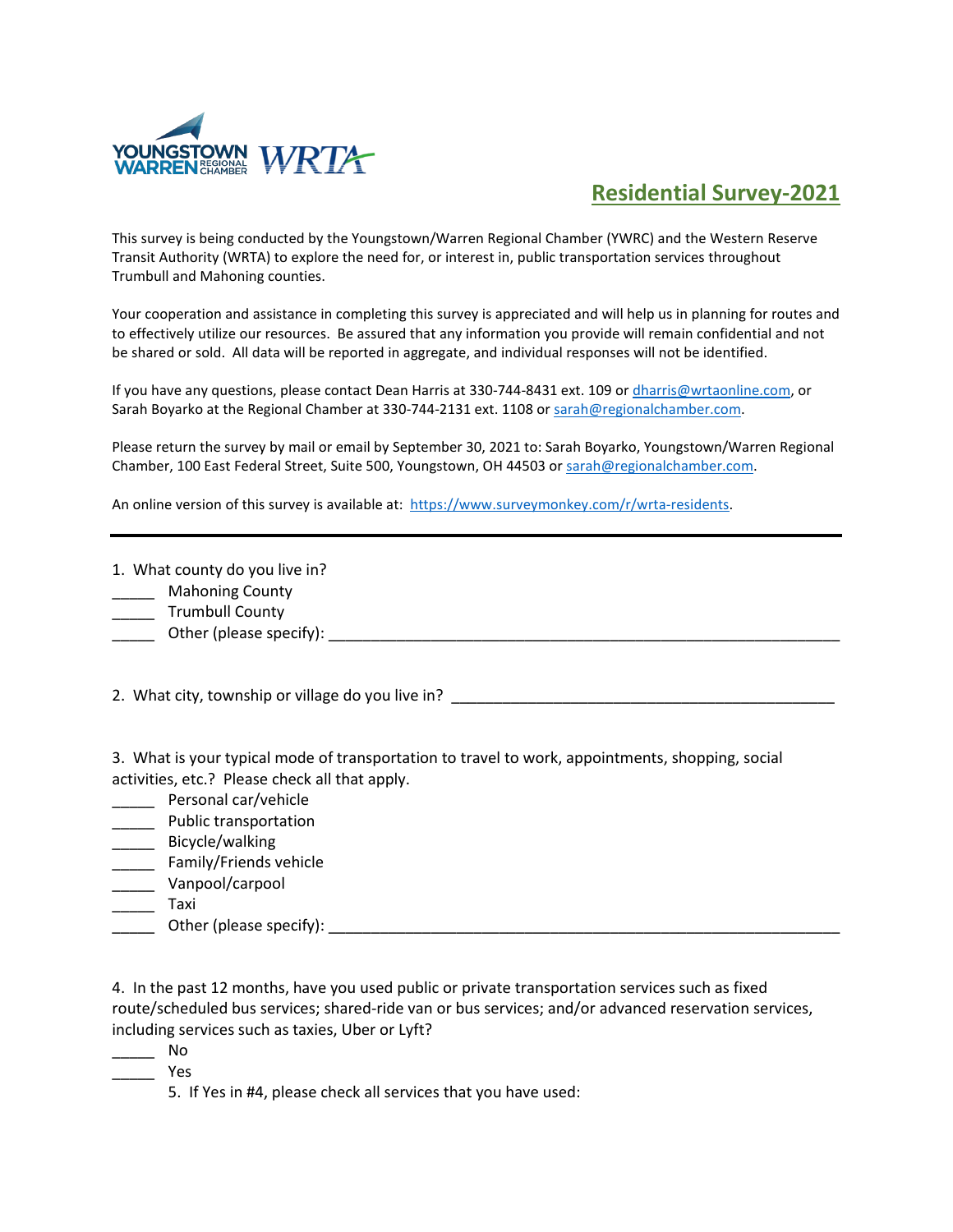

## (continued #4.)

- \_\_\_\_\_ Drive myself
- **\_\_\_\_** Drive with family or friends
- \_\_\_\_\_\_ Bicycle or walk
- \_\_\_\_\_ Ambulette Services (non-emergency medical transportation provided by a medical
- transportation company)
- \_\_\_\_\_ WRTA
- **\_\_\_\_\_** Trumbull County Transit Board
- \_\_\_\_\_ Senior Levy
- \_\_\_\_\_ Comfort Care A Van, Community Bus Service, Country Neighbor, Garwin
- \_\_\_\_\_ Private taxi
- \_\_\_\_\_ Ride-sharing (Uber, Lyft, etc.)
- \_\_\_\_\_ Intercity Bus (Greyhound, Trailways, etc)
- \_\_\_\_\_ Carpool/vanpool
- \_\_\_\_\_\_ Church, faith-based
- **Agency Provider (Easter Seals, Siffrin, Veterans, etc.)**
- \_\_\_\_\_ Other (please specify): \_\_\_\_\_\_\_\_\_\_\_\_\_\_\_\_\_\_\_\_\_\_\_\_\_\_\_\_\_\_\_\_\_\_\_\_\_\_\_\_\_\_\_\_\_\_\_\_\_\_\_\_\_\_\_\_\_\_\_\_
- 6. What places do you not travel to because of lack of transportation? Check all that apply.
- \_\_\_\_\_ I have no transportation problems
- \_\_\_\_\_ Childcare
- \_\_\_\_\_ School or school activities
- \_\_\_\_\_ Medical appointments
- \_\_\_\_\_ Visiting friends and family
- \_\_\_\_\_\_ Work
- **\_\_\_\_\_** Recreational activities and events
- \_\_\_\_\_ Weekend and holiday travel
- \_\_\_\_\_ Other (please specify): \_\_\_\_\_\_\_\_\_\_\_\_\_\_\_\_\_\_\_\_\_\_\_\_\_\_\_\_\_\_\_\_\_\_\_\_\_\_\_\_\_\_\_\_\_\_\_\_\_\_\_\_\_\_\_\_\_\_\_\_
- 7. Please indicate if you belong to one or more of the following groups:
- Prefer not to say
- \_\_\_\_\_ Minority (i.e., non-white)
- \_\_\_\_\_ Low income (annual income less than \$26,000)
- \_\_\_\_\_ Veteran
- \_\_\_\_\_\_ Senior (65 years or older)
- \_\_\_\_\_ Physical, mental, developmental, or intellectual disability
- \_\_\_\_\_ Speak the English Language less than very well
- \_\_\_\_\_ None of the above
- \_\_\_\_\_ Other (please specify): \_\_\_\_\_\_\_\_\_\_\_\_\_\_\_\_\_\_\_\_\_\_\_\_\_\_\_\_\_\_\_\_\_\_\_\_\_\_\_\_\_\_\_\_\_\_\_\_\_\_\_\_\_\_\_\_\_\_\_\_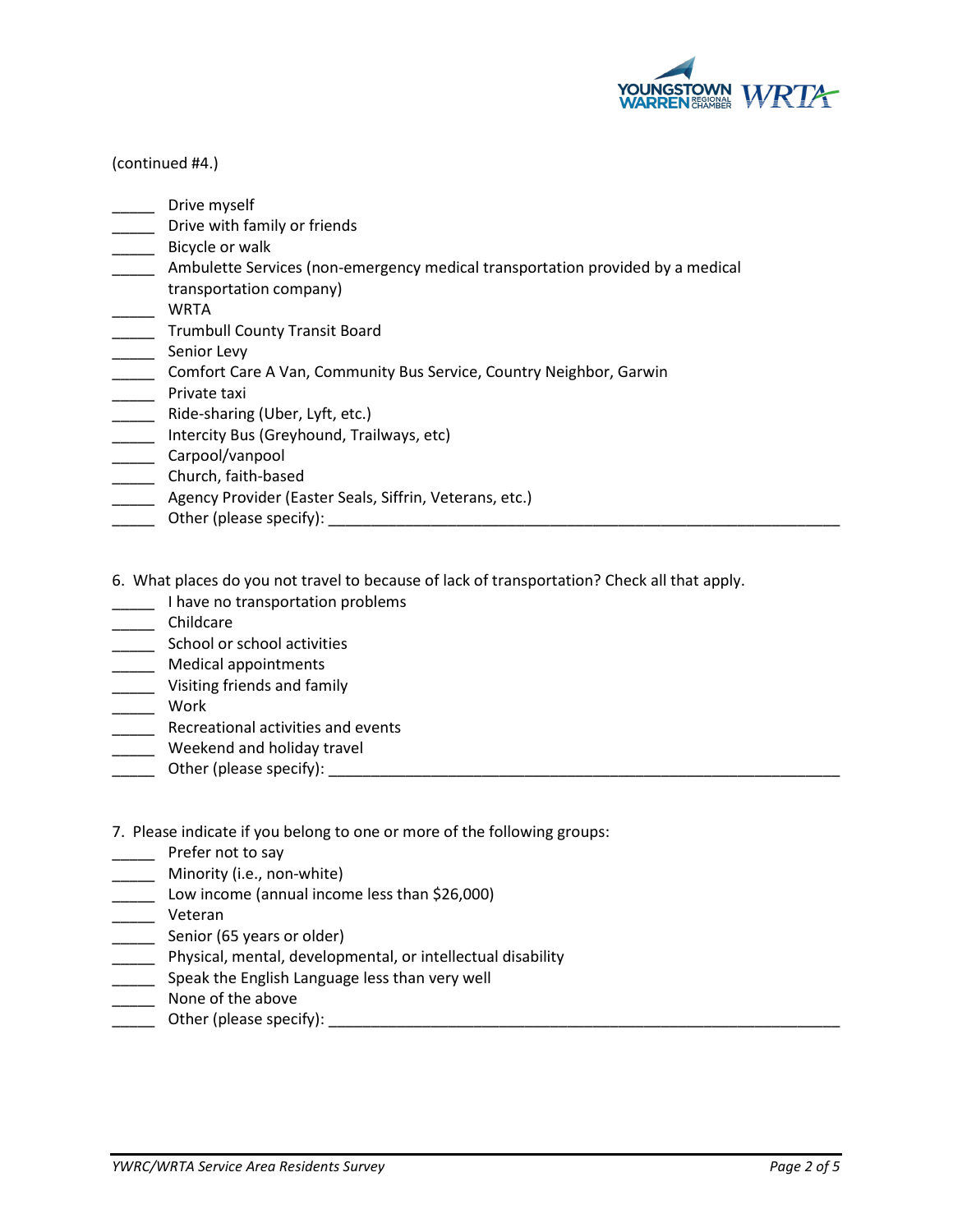

8. Please consider the following statements on availability and your usage of transportation services. Please check all that apply:

- **Lacks** I use public transportation.
- \_\_\_\_\_ I do not use public transportation.
- \_\_\_\_\_ Transportation services are not available.
- \_\_\_\_\_ Transportation services are unaffordable.
- \_\_\_\_\_ Transportation services are unreliable.
- \_\_\_\_\_ Transportation services are not available at times/days when I need it.
- Let the not know how to use the services.
- \_\_\_\_\_ It takes too long to get to the places I need to go.
- \_\_\_\_\_ Vehicles are not wheelchair accessible.
- **The liman and interested in using public transportation.**
- **Thave my own car and prefer to drive.**
- Friends or family take me where I need to go.
- \_\_\_\_\_ Other (please specify): \_\_\_\_\_\_\_\_\_\_\_\_\_\_\_\_\_\_\_\_\_\_\_\_\_\_\_\_\_\_\_\_\_\_\_\_\_\_\_\_\_\_\_\_\_\_\_\_\_\_\_\_\_\_\_\_\_\_\_\_

9. What changes to transportation services options would make using those services more appealing to you? Check all that apply.

- \_\_\_\_\_ If I could ride to destinations outside my own county.
- \_\_\_\_\_ If I could ride to destinations outside Mahoning and Trumbull counties.
- **\_\_\_\_\_** If services were more affordable.
- \_\_\_\_\_ If services started earlier in the morning or ended later at night.
- \_\_\_\_\_ If I could make same-day reservations.
- If the driver could provide door-to-door assistance.
- \_\_\_\_\_ Pick me up at my house and take me directly to my destination without sharing rides with others.
- \_\_\_\_\_ More reliable/on-time for picking me up or dropping me off.
- \_\_\_\_\_ Operate on a fixed schedule and allow flexibility of choice in travel times.
- \_\_\_\_\_ If buses came more often on fixed routes.
- \_\_\_\_\_ Offer wheelchair accessible vehicles.
- \_\_\_\_\_ Other (please specify): \_\_\_\_\_\_\_\_\_\_\_\_\_\_\_\_\_\_\_\_\_\_\_\_\_\_\_\_\_\_\_\_\_\_\_\_\_\_\_\_\_\_\_\_\_\_\_\_\_\_\_\_\_\_\_\_\_\_\_\_
- 10. When do you most often need transportation services?
- \_\_\_\_\_ Morning (5am 11 am)
- \_\_\_\_\_ Afternoon (11am 4pm)
- \_\_\_\_\_ Evening (5pm 10pm)
- \_\_\_\_\_ Midnight (10pm 5am)
- \_\_\_\_\_ Other (please specify): \_\_\_\_\_\_\_\_\_\_\_\_\_\_\_\_\_\_\_\_\_\_\_\_\_\_\_\_\_\_\_\_\_\_\_\_\_\_\_\_\_\_\_\_\_\_\_\_\_\_\_\_\_\_\_\_\_\_\_\_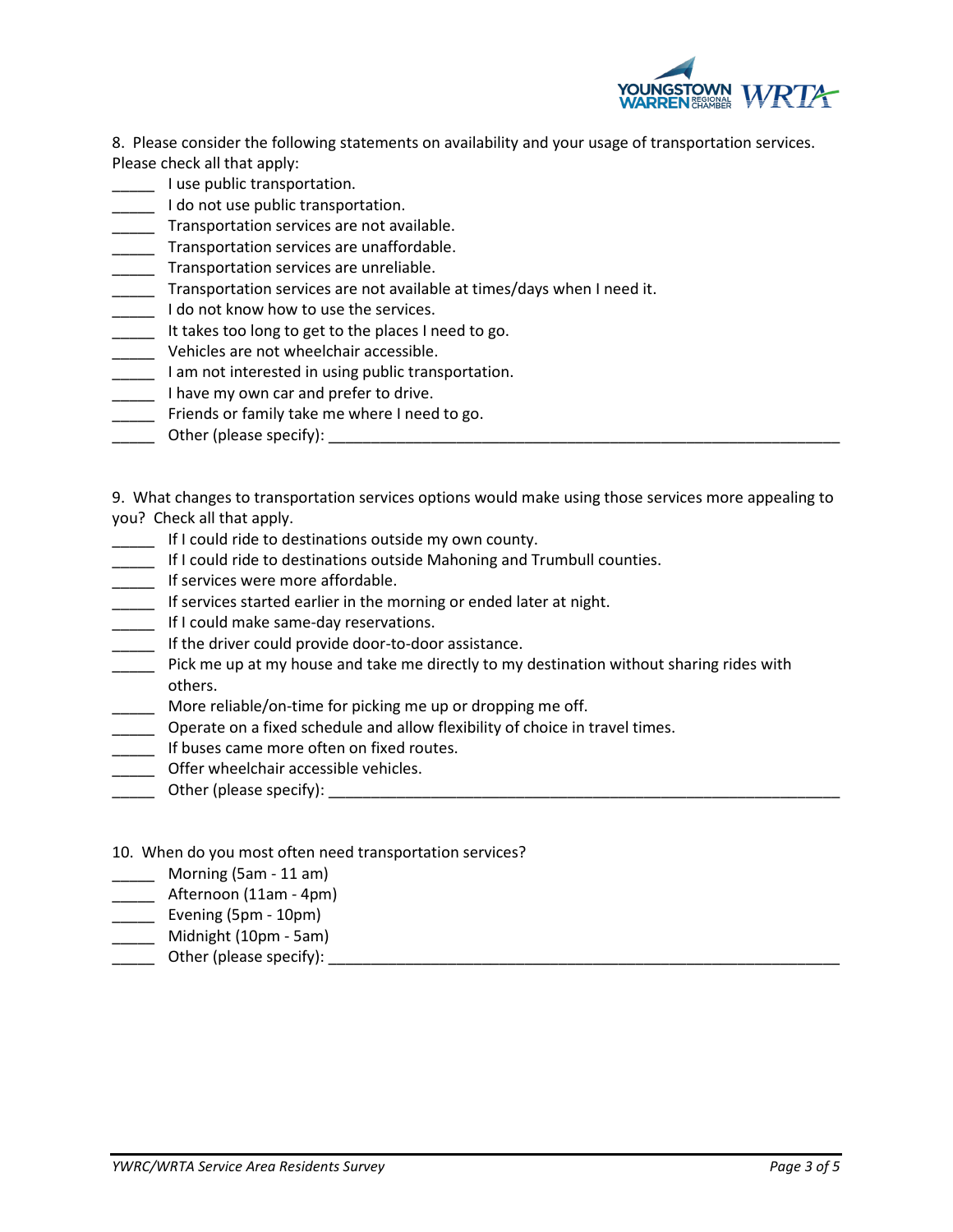

11. Please indicate how often you would ride transportation services if they were available. Check all that apply:

| Would not ride          |
|-------------------------|
| Weekdays                |
| Saturdays               |
| Sundays                 |
| Daily                   |
| a few times per week    |
| a few times per month   |
| a few times a year      |
| Other (please specify): |

12. Please identify up to five locations that you would like service to and from. Please be specific by providing the names/addresses of locations.

| from-to: |  |
|----------|--|
| from-to: |  |
| from-to: |  |
| from-to: |  |
| from-to: |  |
|          |  |

13. Please indicate destinations outside of Mahoning and Trumbull counties in which you would use transportation services. Please be specific and list up to five destinations.

| destination 1: |  |
|----------------|--|
| destination 2: |  |
| destination 3: |  |
| destination 4: |  |
| destination 5: |  |

- 14. What is your total annual household income?
- \_\_\_\_\_ under \$20,000
- \_\_\_\_\_ between \$20,000 and \$29,999
- \_\_\_\_\_ between \$30,000 and \$39,999
- \_\_\_\_\_ between \$40,000 and \$44,999
- \_\_\_\_\_ between \$45,000 and \$49,999
- \_\_\_\_\_ over \$50,000
- \_\_\_\_\_ prefer not to answer